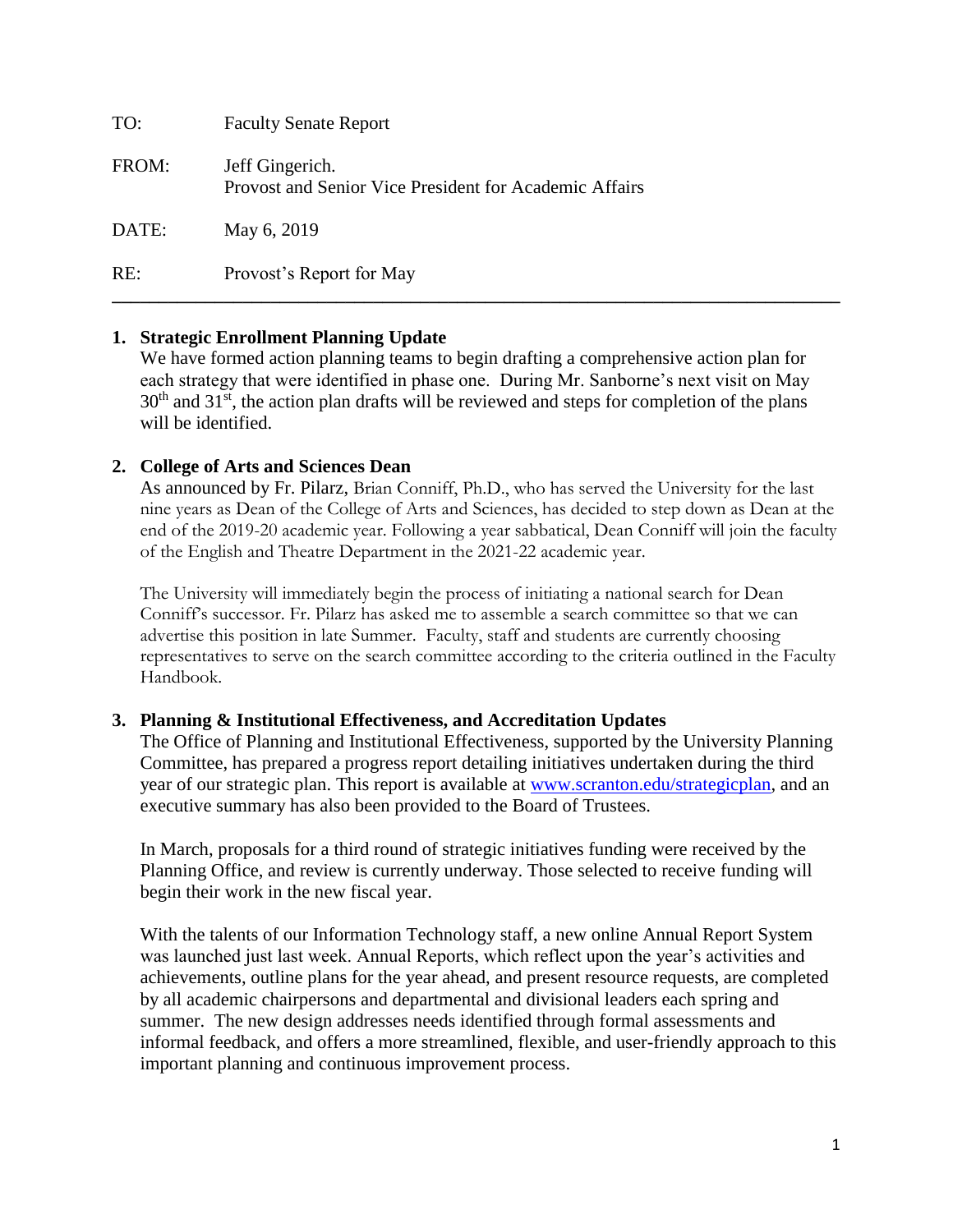Lastly, the University's Middle States Self-Study process has reached its closing stage, with the submission of final documents to the Middle States Commission in early April. These documents include the Peer Review Team Report, a written version of the oral summary offered by our Team Chair, Dr. Brennan O'Donnell, President of Manhattan College, at the conclusion of the Team's campus visit in March. The Commission will now review the Team's findings, along with our own Self-Study Report and other materials, as it deliberates our accreditation status. Per Middle States' policy, the Team Report will be made available to members of the University Community following receipt of the official action from the Commission in early summer. At that time, we will review all recommendations resulting from the self-study, and establish a process to coordinate our response to them as part of ongoing accreditation reporting.

# **4. Health Professions Program**

37 students were accepted to 71 medical schools; 1 student was accepted to 3 dental schools; 3 students were accepted to 6 veterinary schools; 1 student was accepted to 5 podiatry schools; 2 students were accepted to 5 optometry schools and 1 student was accepted to 1 pharmacy school. For more details please see attached for details. Acceptances are still being reported with several student still on waitlists.

# **5. Faculty Handbook Committee**

The following proposed language changes will be presented to the Board of Trustees at their May meeting.

## **Appendix VI: Annual Reappointment and Non-Reappointment of Non-Tenured Track Faculty**

 New language to clarify that the candidate may opt to submit his or her promotion dossier and supplementary materials as their reappointment self-report for that same academic year.

### **23.0 Application for Promotion/Tenure & Appendix I: Standard Operating Procedures for the Board on Rank and Tenure & Appendix II: Norms for Evaluating Faculty for Rank and Tenure & Appendix III: Rank and Tenure Annual Timeline:**

• The new language explains what materials need to be submitted, when they need to be submitted and to whom they need to be submitted; how the promotion/tenure delegate is chosen and their responsibilities; the role and responsibilities of the candidate, department, dean, Board on Rank and Tenure, and provost; and a timeline of the process.

## **6. University Governance Council**

The UGC reviewed the academic calendar(s) and a number of policies this year.

- The Academic Calendars for 2019-2020, 2020-2021 and 2021-2022 have been approved.
- The Smoking Policy was recently passed by the President's Cabinet.
- The President's Cabinet reviewed the shared governance document and had some feedback that I will share with the Shared Governance Policy subcommittee.